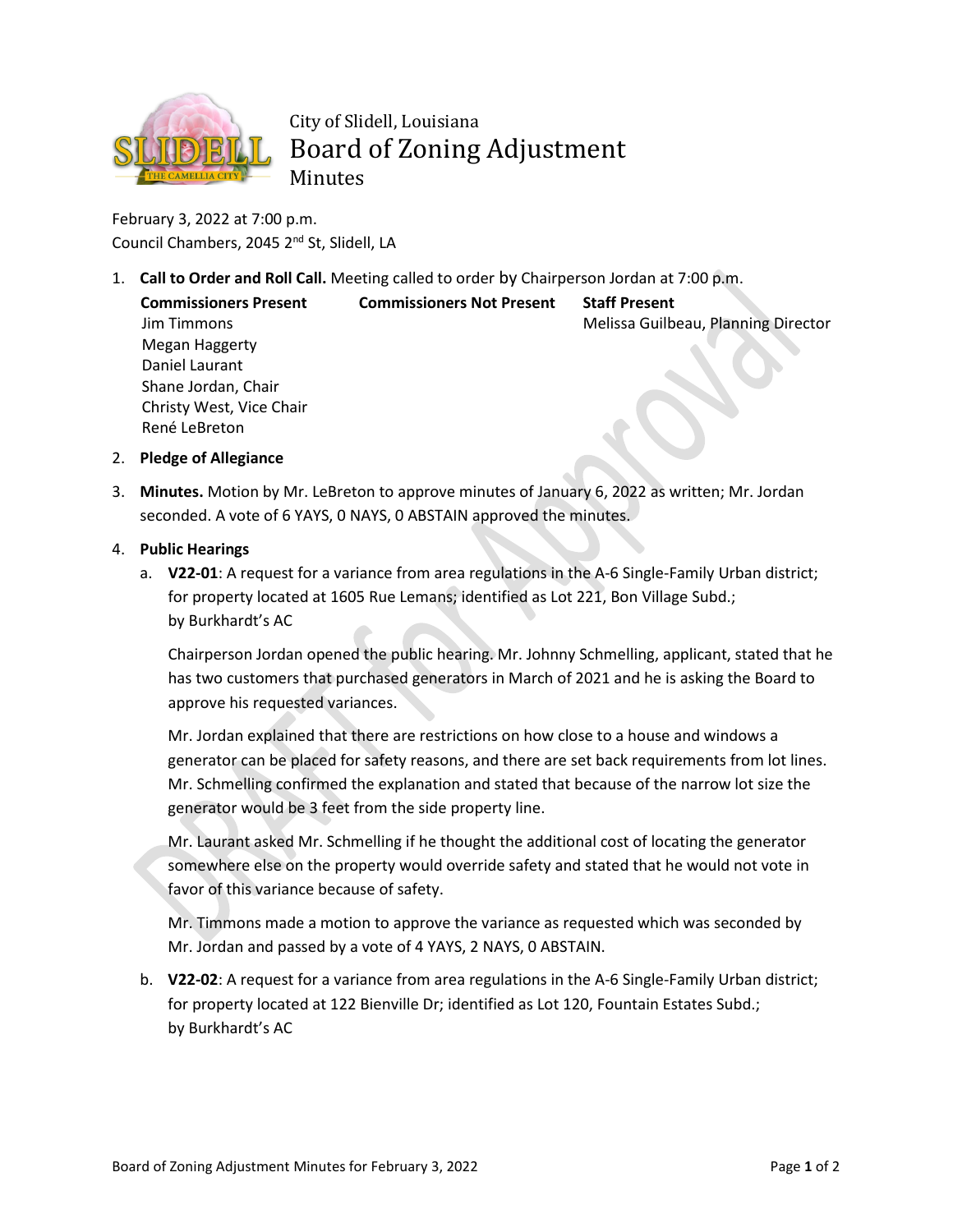Chairperson Jordan opened the public hearing. Mr. Johnny Schmelling, applicant, explained that this request for a variance is similar to the previous variance request, except that there is a solid brick wall with no windows.

Mr. Jordan asked Director Guilbeau to confirm that if there were any letters or phone calls in support or against a request that she would inform them. Director Guilbeau responded yes, that she would make sure the Board was aware of that evidence.

Mr. Timmons made a motion to approve the variance as requested which was seconded by Mr. LeBreton and passed by a vote of 4 YAYS, 2 NAYS, 0 ABSTAIN.

- 5. **Other Business.** There was none.
- 6. **General and Public Comments**. There were none.
- 7. **Adjournment.** Meeting adjourned at 7:18 p.m. on motion by Mr. Jordan, second by Ms. West and a vote of 6 YAYS, 0 NAYS, 0 ABSTAIN.